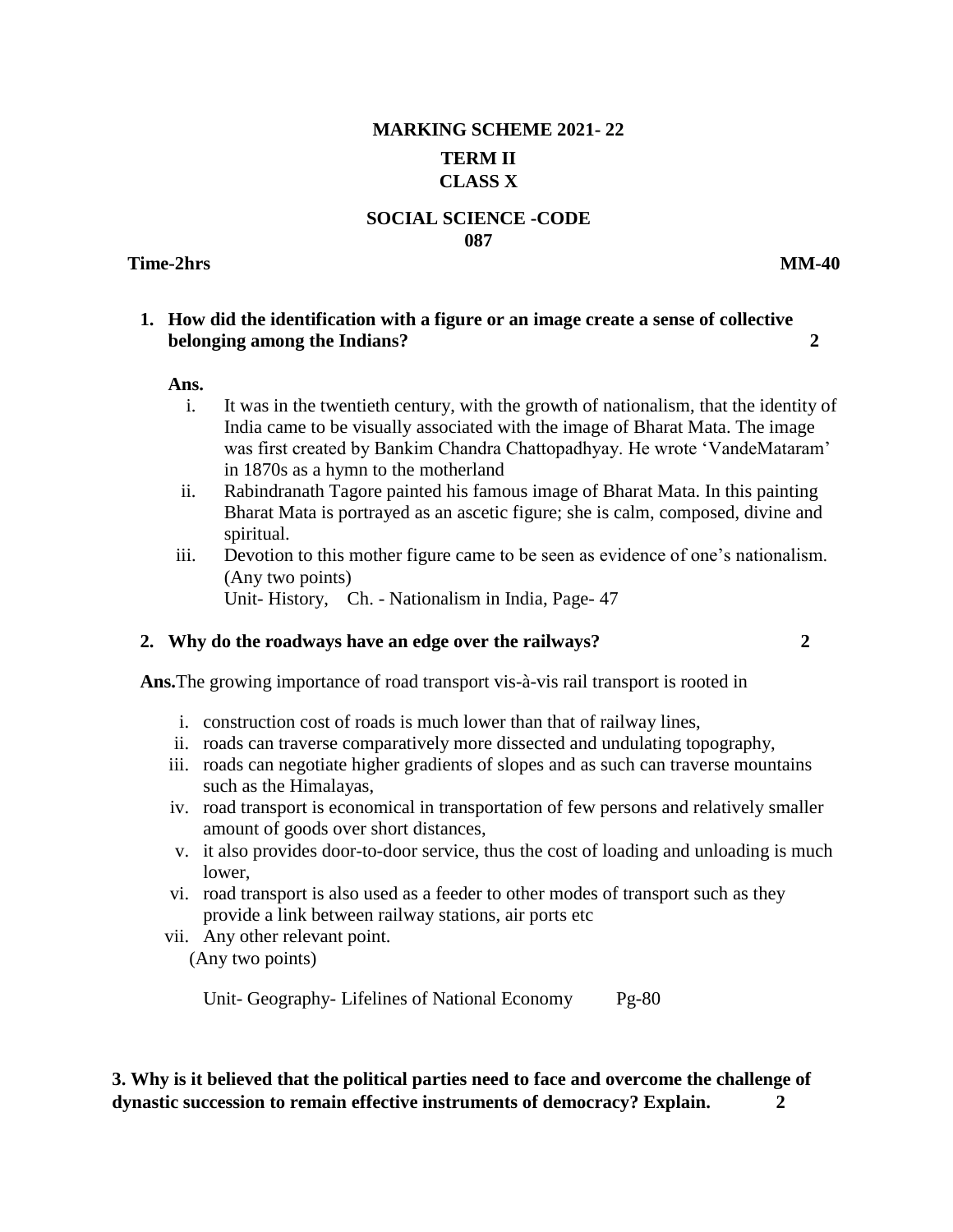- i. In many parties top positions are controlled by members of one family which is unfair to other members of that party.
- ii. It is bad for democracy as people who do not have adequate experience occupy positions of power.

(Two points to be explained)

Unit- Political Science, Chapter- Political Parties, Page- 84

# **4. How do banks play an important role in the development of the economy of India? 2**

Banks play an important role in developing the economy of India by taking the following steps:

- i. Banks keep money of the people in safe custody to be used by the depositors in future.
- ii. Banks also increase the savings of the depositors by paying interest on the money deposited.
- iii. Banks mediate between people who have surplus and those who need money. This is done through granting loans. People avail themselves of these loan facilities to increase production and income.
- iv. Banks, being the formal source of credit, give loans at a very low rate of interest at flexible terms and conditions.
- v. Provides cheap and affordable credit to the borrowers for their development.
- vi. Special provisions are made through banks for the upliftment of agriculture and industry like waiving of loans of the farmers.

(Any two points from the above or other relevant points) Unit- Economics Ch -Money and Credit, Pg-40

# **5. Read the table given below and answer the questions that follow: 2**



Fig. 6.3: Value addition in the textile industry

# **5.1 Compare the status of spinning and weaving in India. (1)**

**Ans.**

| <b>Spinning</b>                                                                                                              | Weaving                                                                                                                                                         |
|------------------------------------------------------------------------------------------------------------------------------|-----------------------------------------------------------------------------------------------------------------------------------------------------------------|
| Spinning is focused on creating yarns or<br>threads, which are later used in other processes<br>such as weaving or knitting. | Weaving is the art of layering yarns or threads in<br>a crosswise pattern to create continuous lengths<br>of fabric, including patterned weaves and<br>ribbons. |
| Spinning is the process of making thread out of<br>raw fibres.                                                               | Weaving is the process of taking threads and<br>making them into cloth.                                                                                         |

#### **Ans**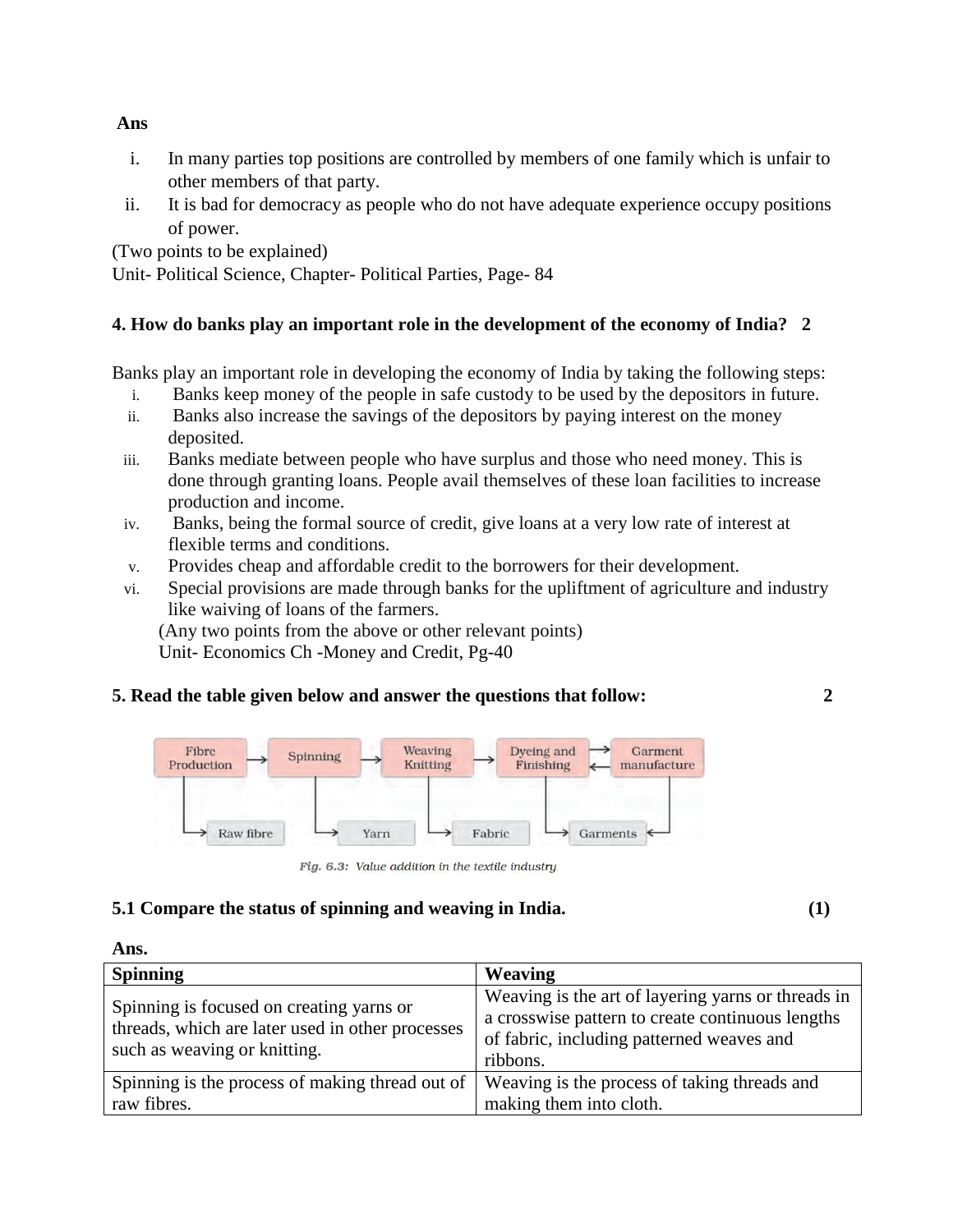India has world-class production in spinning.

Weaving supplies low-quality fabric as it cannot use much of the high-quality yarn produced in the country.

(Any two points from the above or other relevant points) Unit Geography , Ch-Manufacturing Industries Pg-66

# **5.2. Why is the textile industry the only industry in the country which is self-reliant and complete in the value chain? (1)**

The textile industry is the only industry in the country which is self-reliant and complete in the value chain i.e. from raw materials to the highest value added products. The statement can be justified as follows:

- i. Textile industry is dependent on agriculture and provides jobs to farmers, cotton boll pluckers and workers engaged in ginning, spinning, weaving, dying, packaging, tailoring and sewing. The industry by creating demand support industries like dyeing
- ii. It contributes significantly to industrial production. India has world-class production in spinning and capable of using all the fibers that are produced.
- iii. Textile industry has been a major foreign exchange earner with increase in foreign trade across the world. It contributes significantly to the National GDP (any two points from the above or other relevant points) Unit Geography, Ch- Manufacturing Industries Pg-66

### **6. Write any three differences between the formal and the informal sources of credit? 3 Ans.**

| THE FORMAL SOURCES OF CREDIT                  | THE INFORMAL SOURCES OF CREDIT                |
|-----------------------------------------------|-----------------------------------------------|
| They charge low rate of interest and the mode | They charge higher rate of interest and the   |
| of repayment is easy.                         | mode of repayment is very harsh.              |
| They keep a collateral from the borrowers for | There is no need to keep a collateral in      |
| granting loans.                               | informal sources of credit. The borrowers     |
|                                               | can, if necessary, approach the moneylenders  |
|                                               | even without repaying their earlier loans.    |
| Reserve Bank of India supervises the          | There is no organisation to supervise the     |
| functioning of formal sources of credit,      | functioning of informal sources of credit     |
| Urban households are largely depend on formal | Poor households are largely depend on         |
| sources of credit.                            | informal sources of credit                    |
| They include banks and cooperatives.          | They include moneylenders, relatives, friends |
|                                               | etc.                                          |
|                                               |                                               |

Unit Economics , Ch- Money and Credit Pg-48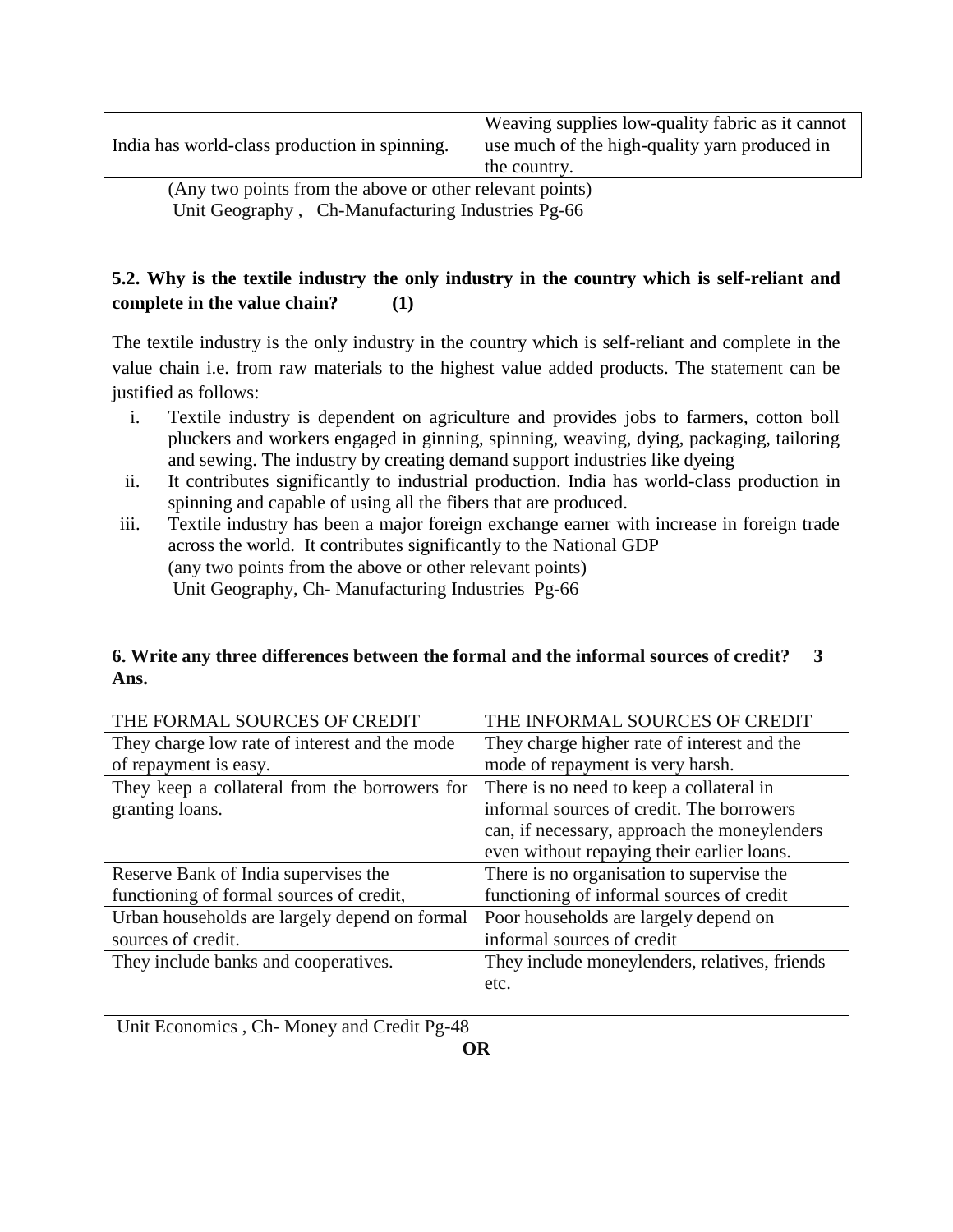### **Describe any three advantages of Self-Help Groups for the poor. 3 Ans.**

The advantages of Self-Help Groups for the poor are:

- i. The SHGs help borrowers overcome the problem of lack of collateral.
- ii. They can get timely loans for a variety of purposes and at a reasonable interest rate.
- iii. SHGs are the building blocks of organisation of the rural poor.
- iv. They help the poor to become self-reliant in terms of savings and generating income as the decisions regarding savings are taken by the group members.
- v. They create self-employment opportunities by discussion within their group.
- vi. The regular meetings of the group provide a platform to discuss and act on a variety of social issues such as health,nutrition, domestic violence, etc. (Any three points from the above or other relevant point)

Unit Economics- Ch- Money and Credit Pg-51

### **7. Explain some economic effects of the Non-Cooperation Movement? 3**

### **Ans.**

- i. The effects of non-cooperation on the economic front were more dramatic.
- ii. Foreign goods were boycotted, liquor shops picketed, and foreign cloth burnt in huge bonfires.
- iii. The import of foreign cloth halved between 1921 and 1922, its value dropping from Rs 102 crore to Rs 57 crore.
- iv. In many places merchants and traders refused to trade in foreign goods or finance foreign trade.
- v. As the boycott movement spread, and people began discarding imported clothes and wearing only Indian ones, production of Indian textile mills and handlooms went up. (Any 3 points to be explained) Unit- History, Ch- Nationalism Page no. 35

### **8. Suggest some reforms to strengthen parties so that they perform their functions well. 3 Ans.**

- i. Law should be made to regulate internal affairs of political parties eg. to hold elections to the highest post, to follow its own constitution etc.
- ii. Role of women
	- a. Should be mandatory to give a minimum number of tickets, about one third, to women candidates.
	- b. Quota for women in the decision-making bodies.
- iii. State funding of elections
	- a. In kind -in the form of petrol paper etc.
	- b. In cash- on the basis of votes secured by a party in the last election.
- iv. Role of citizens
	- a) Put pressure on political parties eg. through petitions, agitations etc.
	- b) Those who want change must join political parties.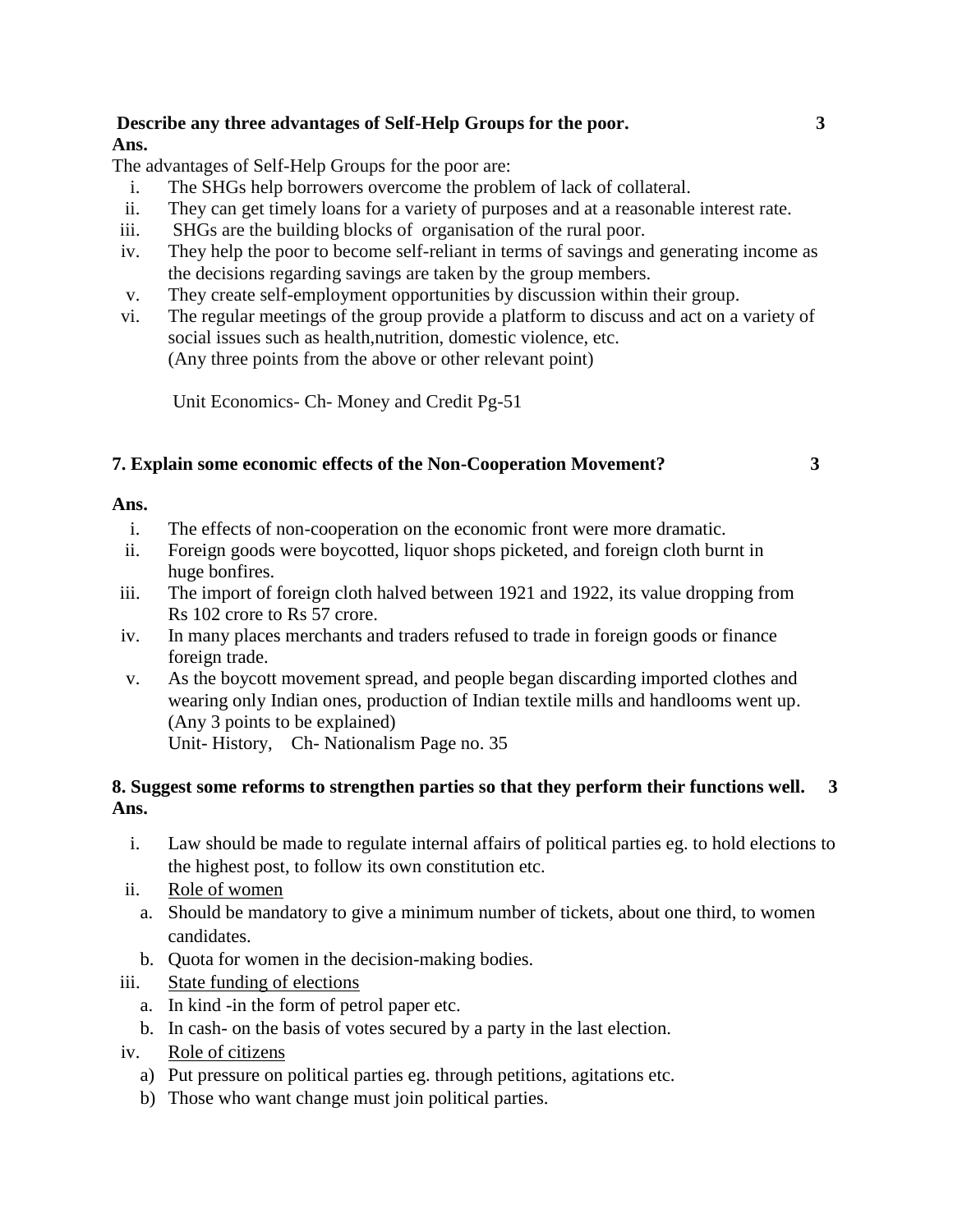(Any three points to be explained) Unit- Political Science, Chapter- Political Parties, Page-86

### **9. 'Democracy stands much superior to any other form of government in promoting dignity and freedom of the individual'. Justify the statement giving suitable examples. 5**

**Ans.**

- i. Every individual wants to receive respect from fellow beings- the passion for respect and freedom are the basis of democracy.
- ii. Respect for and equal treatment of women is the necessary ingredients of a democratic society.
- iii. The principle of individual freedom and dignity has a legal and moral force in democracy.
- iv. Democracy has strengthened the claims of the disadvantaged and discriminated castes for equal status and equal opportunity. E.g. Right to Equality.
- v. Emerging from the status of a subject to that of a citizen every individual believes that his vote will make a difference to the way the country is run and to his own self-interest

Any other relevant point (Any five points to be explained) Unit- Political Science, Chapter- Outcomes of Democracy, Page-97

# **OR**

# **How does democracy produce an accountable, responsive and legitimate government? How far have these outcomes been accomplished? 3+2=5**

**Ans.** 

- **i. Accountable-** It is a form of government in which people choose their representatives and the representatives are answerable to the people.
- ii. **Responsive-** It is the government which is responsive to the need and expectations of the people. Democratic government take time to follow procedures and take decisions but its decisions are most acceptable and effective.
- iii. **Legitimate-**It is a legitimate government because it is elected by the people and functions according to certain norms and procedures.

(Three points to be explained)

# **How far have the outcomes been accomplished?**

- i. Holding free and fair elections.
- ii. Holding open public debate on major policies.
- iii. Respect citizens' right to information about the government and its functioning.
- iv. A government that is attentive to the needs of the people.

(Any two points to be explained)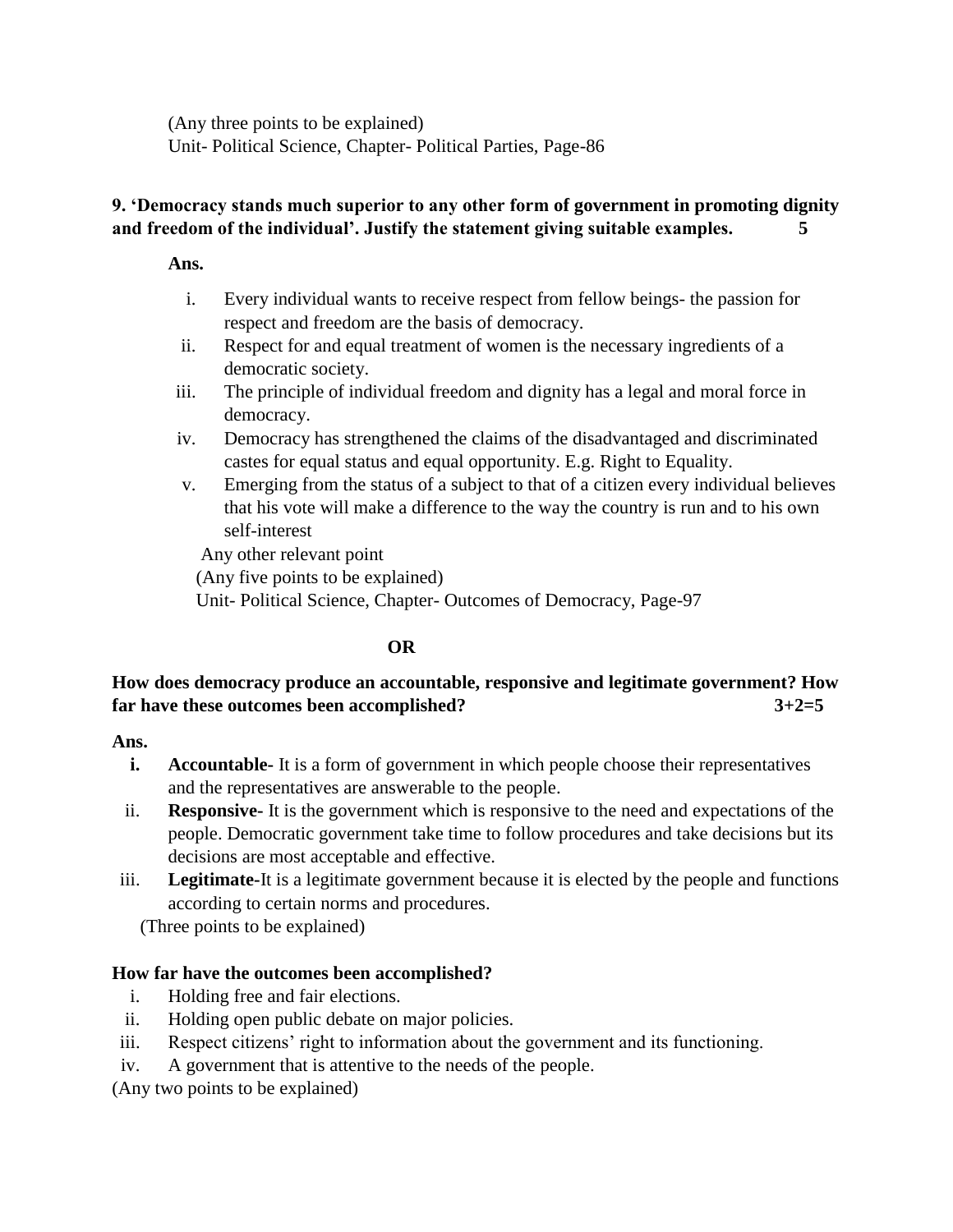Unit Political Science, Chapter-Outcomes of Democracy Page-91, 92

# **10. What is Globalisation? What are the factors which led to Globalisation? 1+4=5**

### **Ans.**

The result of greater foreign investment and greater foreign trade has been greater integration of production and markets across countries. Globalisation is this process of rapid integration or interconnection between countries.

The factors which led to Globalisation are-

- i. **Multinational CorporationsMNCs**  are play a major role in the globalisation process as more and more goods and services, investments and technology move between countries integrating the markets across the world.
- ii. **Technological development** Rapid improvement in technology has been one major factor that has stimulated the globalisation process. For instance, the past fifty years have seen several improvements in transportation technology. This has made much faster delivery of goods across long distances possible at lower costs.
	- a. **Information and communication technology-**In recent times, technology in the areas of telecommunications, computers, Internet has been changing rapidly. Telecommunication facilities (telegraph, telephone including mobile phones, fax) are used to contact one another around the world, to access information instantly, and to communicate from remote areas. This has been facilitated by satellite communication devices.
	- b. The amazing world of **internet**, where we obtain and share information on almost anything you want to know. Internet also allows us to send instant electronic mail (e-mail) and talk (voice-mail) across the world at negligible costs.
- iii. **Liberalisation-** Removing barriers or restrictions set by the government .With liberalisation of trade, businesses are allowed to make decisions freely about what they wish to import or export. The government imposes much less restrictions than before and is therefore said to be more liberal. For eg, Tax, Quota. (To be evaluated as a whole)

Unit Economics Ch- Globalization , Pg 62-64

### **OR**

#### **What is the role of multinational corporations (MNCs) in the globalization process? How do they control and spread their productions across the world? Explain. 2+3=5 Ans.**

- - i. MNC 's**owns or controls** production in more than one nation.
- ii. MNCs **invest or set up offices and factories** for production in regions where they can get cheap labour and other resources, so that the cost of production is low and the MNCs can earn greater profits.
- iii. Besides **the movements of goods, services, investments and technology**, there is one more way in which the countries are connected by MNC. This is through the **movement of people** between countries. (any two points )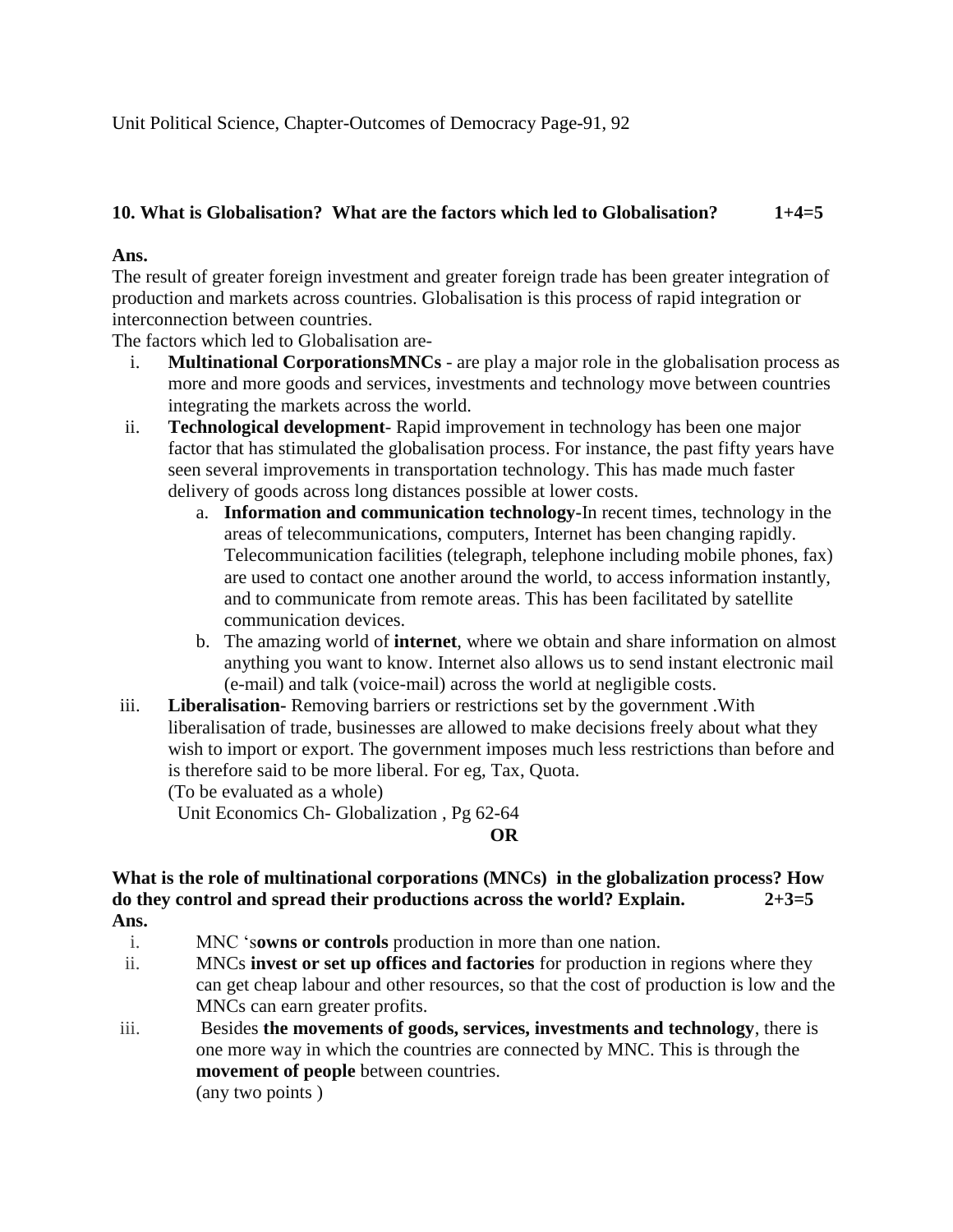MNC's control and spread their productions across the world in the following ways-

- i. At times, MNCs set up production **jointly** with some of the local companies of these countries.
- ii. But the most common route for MNC investments is **to buy up** local companies and then to expand production. MNCs with huge wealth can easily do so. In fact, many of the top MNCs have wealth exceeding the entire budgets of the developing countries governments. With such enormous wealth, the MNCs exercise greater power and influence.
- iii. There is still another way in which MNCs control production. Big MNCs in developed countries **place orders for production** with small producers. Garments, footwear, sports items etc. are some of the industries where production is carried out by a large number of small producers around the world. The products are supplied to the MNCs, which then sell these under their own brand names to the customers.
- iv. Thus, by setting up partnerships with local companies, by using the local companies for supplies, by closely competing with the local companies or buying them up, MNCs control production in other countries.

(Any three points)

Unit Economics Ch- Globalization, Pg-62, 57, 58

### **11. Read the given text and answer the following questions: 4**

### Quit India Movement

The failure of the Cripps Mission and the effects of World War II created widespread discontentment in India. This led Gandhiji to launch a movement calling for complete withdrawal of the British from India. The Congress Working Committee, in its meeting in Wardha on 14 July 1942, passed the historic 'Quit India' resolution demanding the immediate transfer of power to Indians and quit India. On 8 August 1942 in Bombay, the All India Congress Committee endorsed the resolution which called for a non-violent mass struggle on the widest possible scale throughout the country. It was on this occasion that Gandhiji delivered the famous 'Do or Die' speech. The call for 'Quit India' almost brought the state machinery to a standstill in large parts of the country as people voluntarily threw themselves into the thick of the movement. People observed hartals, and demonstrations and processions were accompanied by national songs and slogans. The movement was truly a mass movement which brought into its ambit thousands of ordinary people, namely students, workers and peasants. It also saw the active participation of leaders, namely, Jayprakash Narayan, Aruna Asaf Ali and Ram Manohar Lohia and many women such as MatanginiHazra in Bengal, KanaklataBarua in Assam more than a year to suppress the movement.

### **11.1. What factors led Mahatma Gandhi to launch the Quit India Movement? (1)**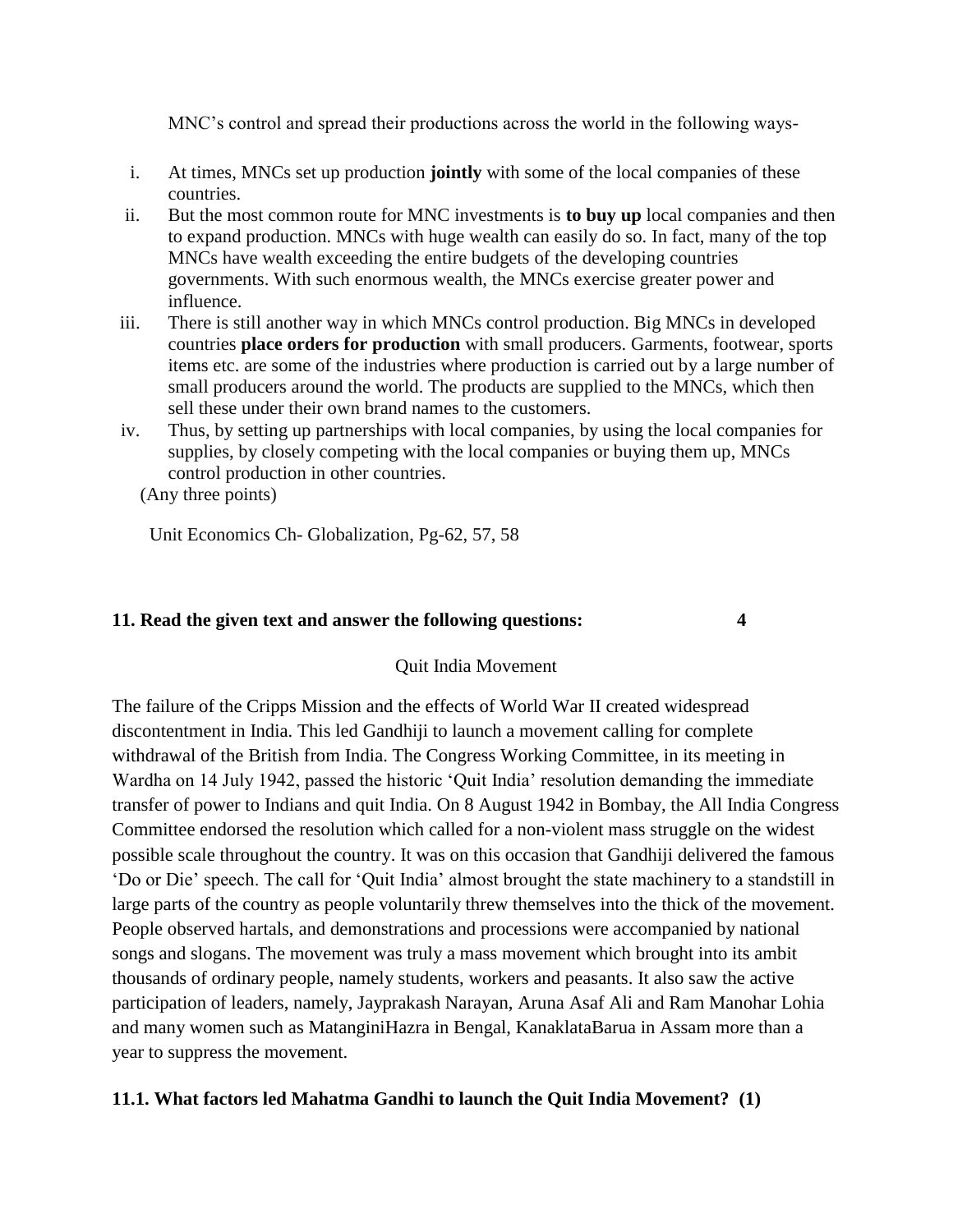The failure of the Cripps Mission and the effects of World War II created widespread discontentment in India.

**11.2. What was the historic 'Quit India' resolution taken by Gandhiji on 14th July 1942? (1)**

The historic 'Quit India' resolution demanded the immediate transfer of power to Indians and quitIndia.

# **11.3. Explain the methods used by the Indians to truly make it a mass movement after Gandhiji gave his famous call for 'Do or Die'? (2)**

- i) The call for 'Quit India' almost brought the state machinery to a standstill in large parts of the country as people voluntarily threw themselves into the thick of the movement.
- ii) People observed hartals, and demonstrations and processions were accompanied by national songs and slogans.

(Any other relevant point.) (Two points to be explained) Unit-History, Ch—Nationalism in India, Page – 49

### **12. Read the given text and answer the following questions: 4**

The exchange of goods among people, states and countries is referred to as trade. The market is the place where such exchanges take place. Trade between two countries is called international trade. It may take place through sea, air or land routes. While local trade is carried in cities, towns and villages, state level trade is carried between two or more states. Advancement of international trade of a country is an index to its economic prosperity. It is, therefore, considered the economic barometer for a country. As the resources are space bound, no country can survive without international trade. Export and import are the components of trade. The balance of trade of a country is the difference between its export and import. When the value of export exceeds the value of imports, it is called a favourable balance of trade. On the contrary, if the value of imports exceeds the value of exports, it is termed as unfavourable balance of trade.

# **12.1 Examine the term 'trade'. (1)**

Ans:

- i. The exchange of goods among people, states and countries is referred to as trade.
- ii. The market is the place where such exchanges take place.
- iii. Any other relevant point (Any one)

### **12.2 ' International trade is considered as the economic barometer for a countries economy'. Analyse the statement. (1)**

Ans: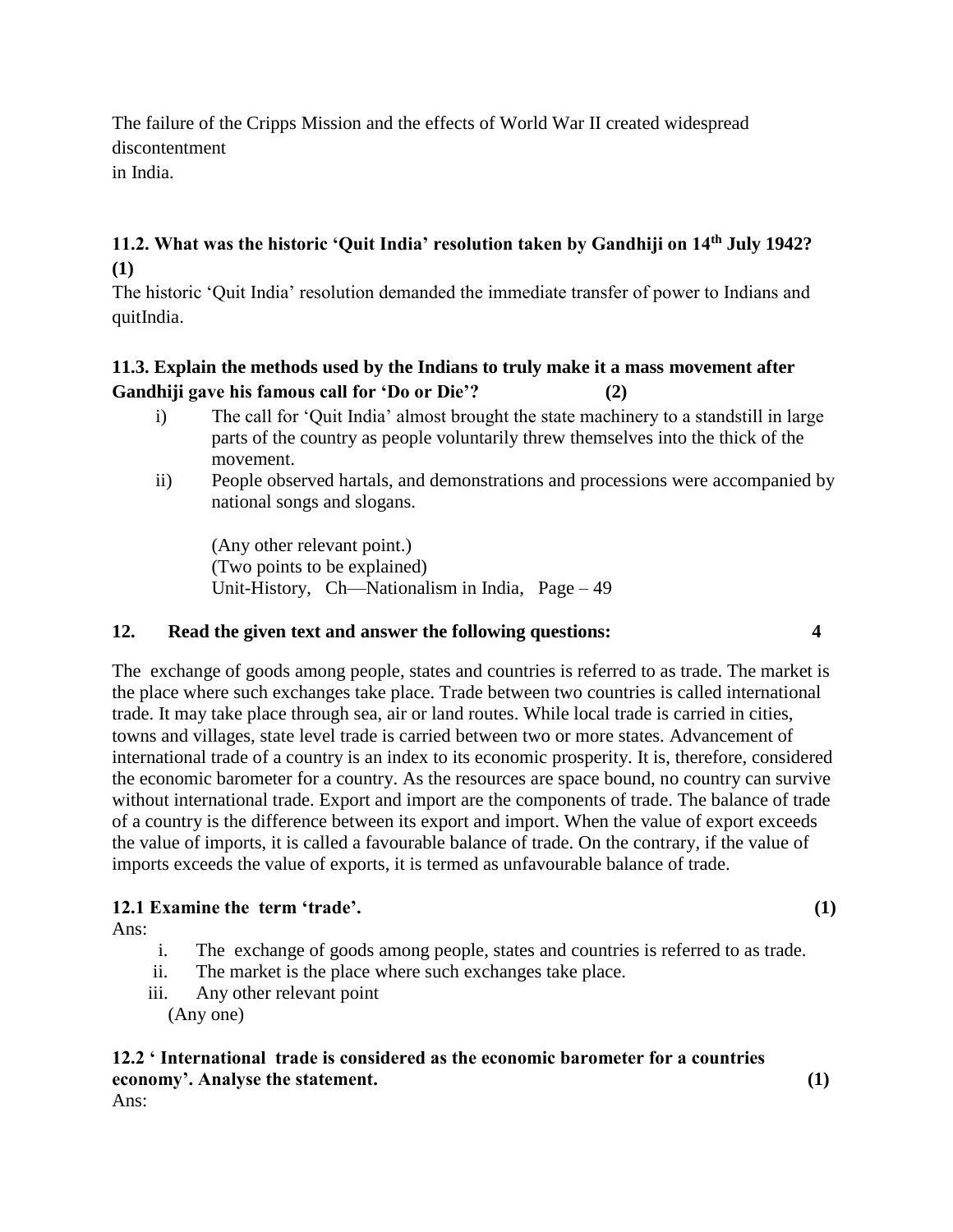International trade is considered the economic barometer for a country:

- (i) Advancement of international trade of a country is an index to its economic prosperity.
- (ii) As the resources are space bound, no country can survive without international trade. Export and import are the components of trade.
- (iii) The balance of trade of a country is the difference between its export and import.
- (iv) Any other relevant point

(Any one)

#### **12.3 Differentiate between favourable balance of trade and unfavourable balance of trade.**

 **(2)**

#### Ans:

- i. The balance of trade of a country is the difference between its export and import. When the value of export exceeds the value of imports, it is called a favourable balance of trade.
- ii. On the contrary, if the value of imports exceeds the value of exports, it is termed as unfavourable balance of trade.
- iii. Eg: The commodities exported from India to other countries include gems and jewellery, chemicals and related products, agriculture and allied products, etc.

Eg: The commodities imported to India include petroleum crude and products, gems and jewellery, chemicals and related products, base metals, electronic items, machinery, agriculture and allied products.

### iv. Any other relevant point (First two points to be explained with examples) Unit –Geography- Lifelines of National Economy Pg-88

# **13.1 On the given outline Political Map of India, identify the place marked as A with the help of following information and write its correct name on the line marked near it. 3**

(A) The place for the movement of indigo planters. (1)

#### **13.2 On the same given map of India, locate the following:**

- I. Tarapur Nuclear Power Plant (1) **OR** Bengaluru Software Technology Park
- II. Netaji Subhash Chandra Bose International Airport (1)